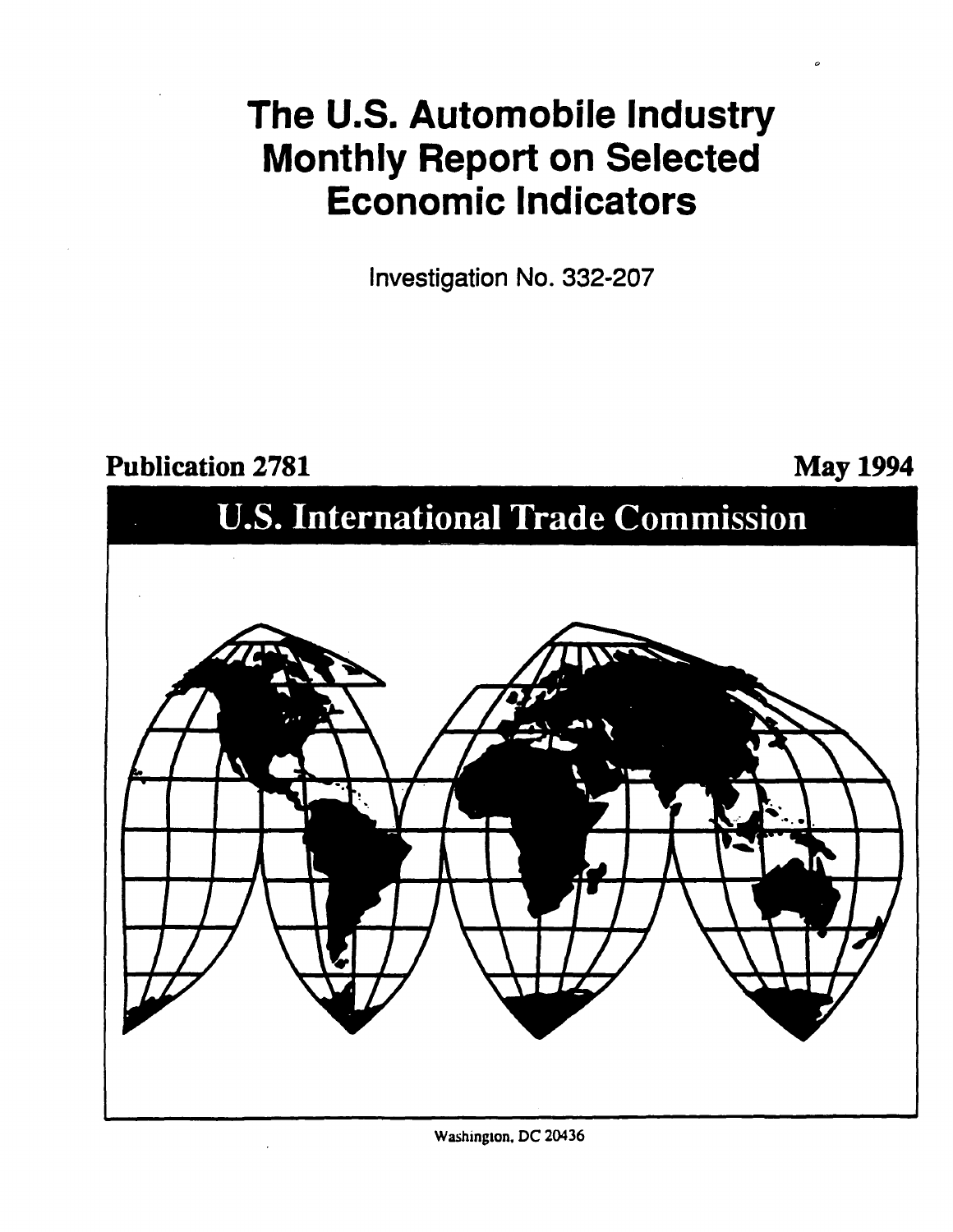## U.S. International Trade Commission

### **COMMISSIONERS**

Don E. Newquist, Chairman Peter S. Watson, Vice Chairman David B. Rohr Carol T. Crawford Janet A. Nuzum Lynn M. Bragg

> Robert A. Rogowsky Director of Operations

Vern Simpson Director of Industries

*This report was prepared principally by* 

Adam Topolansky

Machinery and Transportation Division

Address all communications to Secretary to the Commission United States International Trade Commission Washington, DC 20436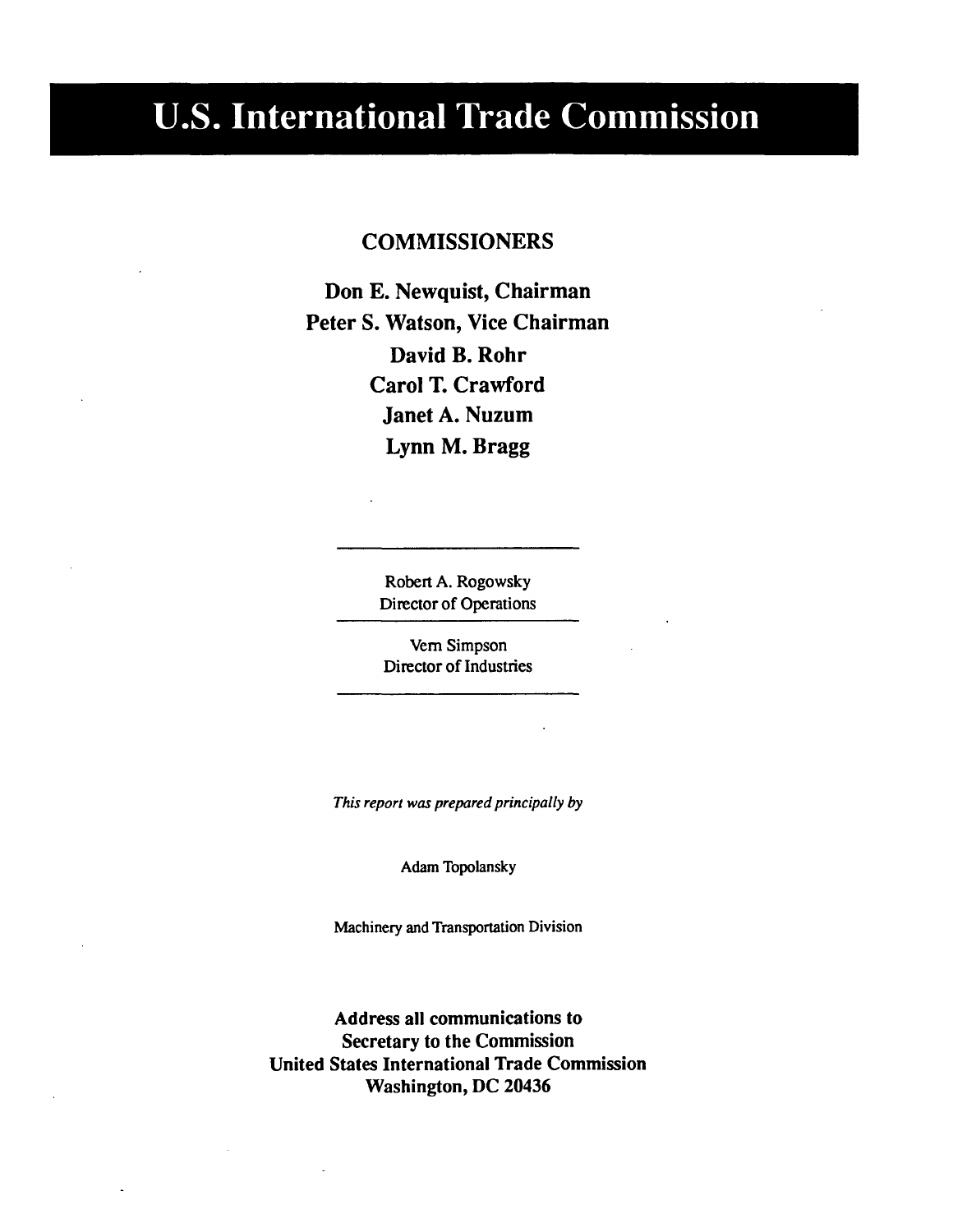#### PREFACE

In November 1980, the U.S. International Trade Commission, under section 201 of the Trade Act of 1974, determined that certain motor vehicles and certain chassis and bodies therefor were not being imported into the United States in such increased quantities as to be a substantial cause of serious injury, or threat thereof, to the domestic industry producing articles like or directly competitive with the imported articles (inv. No. TA-201-44). In December 1980, the Subcommittee on Trade, Committee on Ways and Means of the U.S. House of Representatives, requested that the Commission provide it with monthly data on U.S. automobile imports, sales, production, and prices. In late December 1980, the Commission instituted inv. No. 332-121, U.S. Automobile Industry Monthly Report on Selected Economic Indicators. The request by the Subcommittee on Trade of the House Committee on Ways and Means for monthly data on the automobile industry was renewed four time between 1981-85, with the final request in 1985 (inv. No. 332-207) having no fixed date for termination.

The report uses trade data compiled from official statistics of the U.S. Department of Commerce. Sales, production, and certain price data are derived from Automotive News. The U.S. Department of Labor provides employment and consumer and producer price data, while quarterly financial results for U.S. owned automakers are from various public sources.

i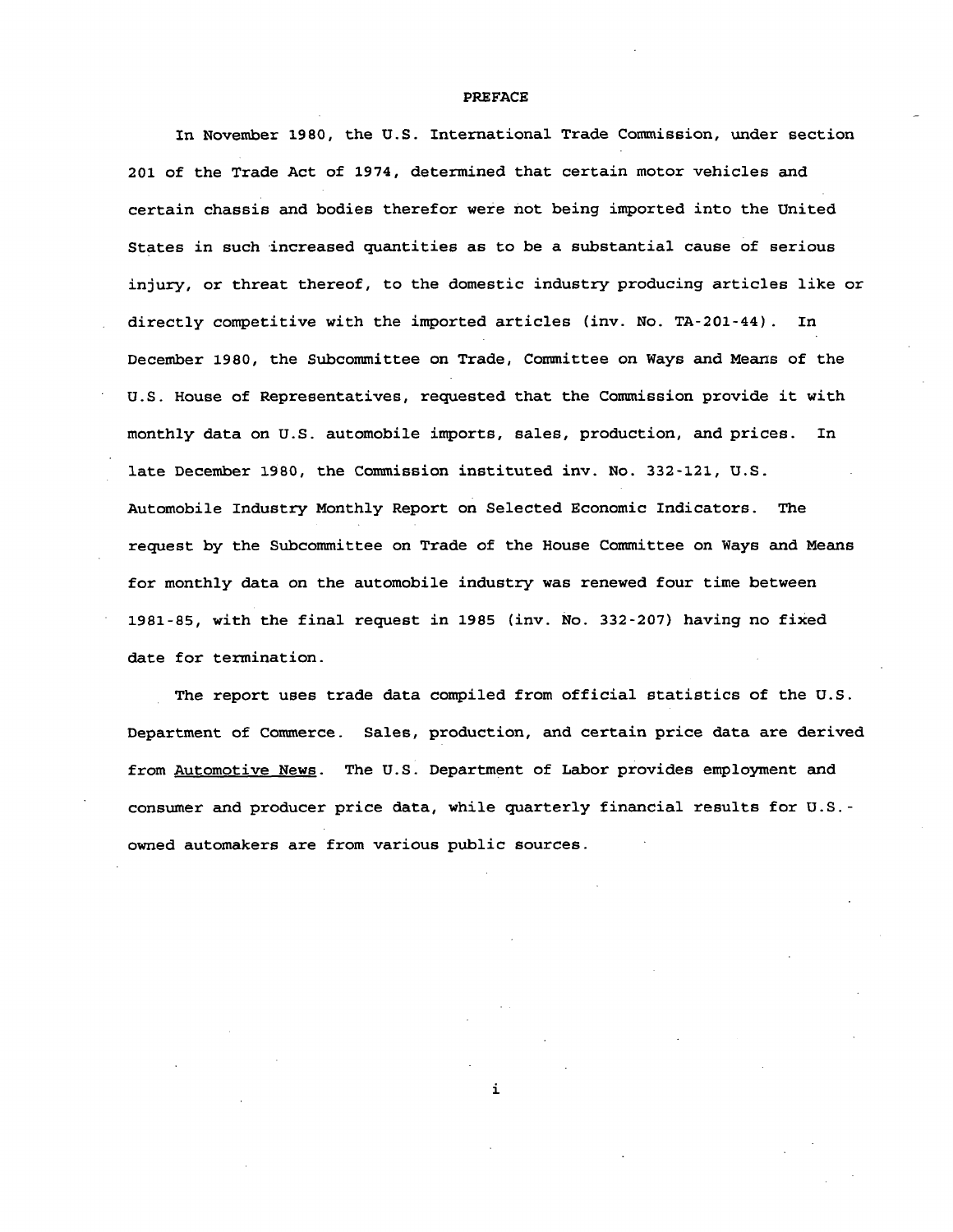$\label{eq:2.1} \frac{1}{\sqrt{2}}\int_{\mathbb{R}^3}\frac{1}{\sqrt{2}}\left(\frac{1}{\sqrt{2}}\right)^2\frac{1}{\sqrt{2}}\left(\frac{1}{\sqrt{2}}\right)^2\frac{1}{\sqrt{2}}\left(\frac{1}{\sqrt{2}}\right)^2.$ 

 $\label{eq:2.1} \frac{1}{\sqrt{2}}\left(\frac{1}{\sqrt{2}}\right)^{2} \left(\frac{1}{\sqrt{2}}\right)^{2} \left(\frac{1}{\sqrt{2}}\right)^{2} \left(\frac{1}{\sqrt{2}}\right)^{2} \left(\frac{1}{\sqrt{2}}\right)^{2} \left(\frac{1}{\sqrt{2}}\right)^{2} \left(\frac{1}{\sqrt{2}}\right)^{2} \left(\frac{1}{\sqrt{2}}\right)^{2} \left(\frac{1}{\sqrt{2}}\right)^{2} \left(\frac{1}{\sqrt{2}}\right)^{2} \left(\frac{1}{\sqrt{2}}\right)^{2} \left(\$ 

 $\label{eq:2.1} \mathcal{L}(\mathcal{L}^{\text{max}}_{\mathcal{L}}(\mathcal{L}^{\text{max}}_{\mathcal{L}}(\mathcal{L}^{\text{max}}_{\mathcal{L}}(\mathcal{L}^{\text{max}}_{\mathcal{L}})))$ 

 $\label{eq:2.1} \frac{1}{\sqrt{2}}\sum_{i=1}^n\frac{1}{\sqrt{2}}\sum_{i=1}^n\frac{1}{\sqrt{2}}\sum_{i=1}^n\frac{1}{\sqrt{2}}\sum_{i=1}^n\frac{1}{\sqrt{2}}\sum_{i=1}^n\frac{1}{\sqrt{2}}\sum_{i=1}^n\frac{1}{\sqrt{2}}\sum_{i=1}^n\frac{1}{\sqrt{2}}\sum_{i=1}^n\frac{1}{\sqrt{2}}\sum_{i=1}^n\frac{1}{\sqrt{2}}\sum_{i=1}^n\frac{1}{\sqrt{2}}\sum_{i=1}^n\frac$  $\label{eq:2.1} \frac{1}{\sqrt{2}}\int_{\mathbb{R}^3}\frac{1}{\sqrt{2}}\left(\frac{1}{\sqrt{2}}\right)^2\frac{1}{\sqrt{2}}\left(\frac{1}{\sqrt{2}}\right)^2\frac{1}{\sqrt{2}}\left(\frac{1}{\sqrt{2}}\right)^2\frac{1}{\sqrt{2}}\left(\frac{1}{\sqrt{2}}\right)^2.$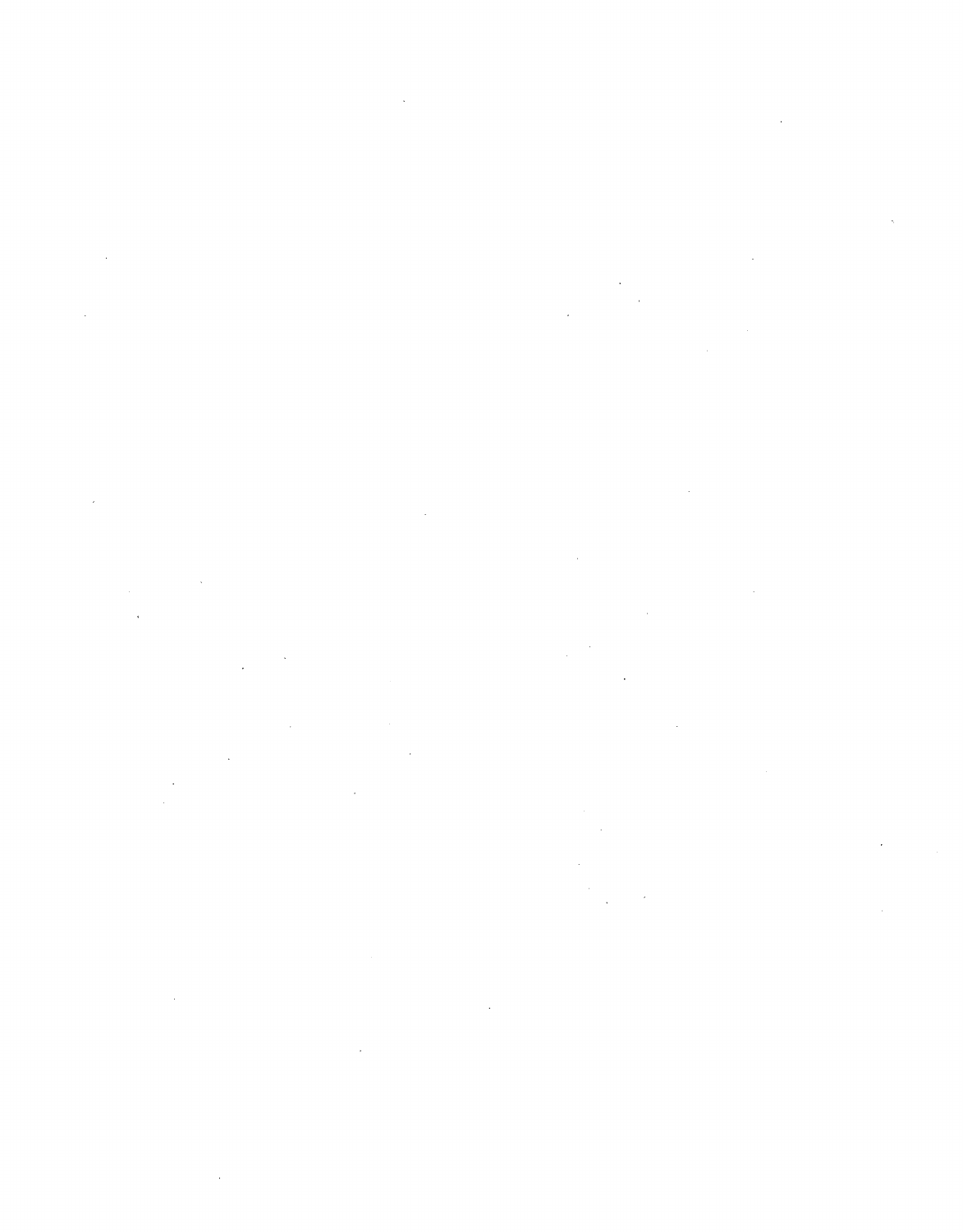#### C 0 N T E N T S

#### Tables

| 1. | New passenger automobiles: U.S. retail sales of domestic<br>production, production, inventory, days' supply, and |              |
|----|------------------------------------------------------------------------------------------------------------------|--------------|
|    | employment, by specified periods, May 1992-April 1994 1                                                          |              |
| 2. | New passenger automobiles: U.S. imports, by principal sources                                                    |              |
| 3. | Lightweight automobile trucks and bodies and cab/chassis for                                                     |              |
|    | lightweight automobile trucks: U.S. imports, by principal                                                        |              |
|    | sources and by specified periods, April 1992-March 1994 3                                                        |              |
| 4. | New passenger automobiles: U.S. exports of domestic                                                              |              |
|    | merchandise, by principal markets and by specified periods,                                                      |              |
|    |                                                                                                                  |              |
| 5. | Lightweight automobile trucks and bodies and cab/chassis for                                                     |              |
|    | lightweight automobile trucks: U.S. exports of domestic                                                          |              |
|    | merchandise, by principal markets and by specified periods,                                                      |              |
|    |                                                                                                                  |              |
| 6. | New passenger automobiles: Sales of domestic and imported                                                        |              |
|    | passenger automobiles and sales of imported passenger                                                            |              |
|    | automobiles as a percent of total U.S. sales, by specified                                                       |              |
|    |                                                                                                                  | -6           |
| 7. | New passenger automobiles: Price indexes, by specified periods,                                                  |              |
|    |                                                                                                                  |              |
| 8. | New passenger automobiles: Retail price changes in the U.S.                                                      |              |
|    |                                                                                                                  | $\mathbf{7}$ |
|    |                                                                                                                  |              |
| 9. | Manufacturers' suggested retail prices of selected U.S. and                                                      |              |
|    | Japanese automobiles, April 1981-May 1994 8                                                                      |              |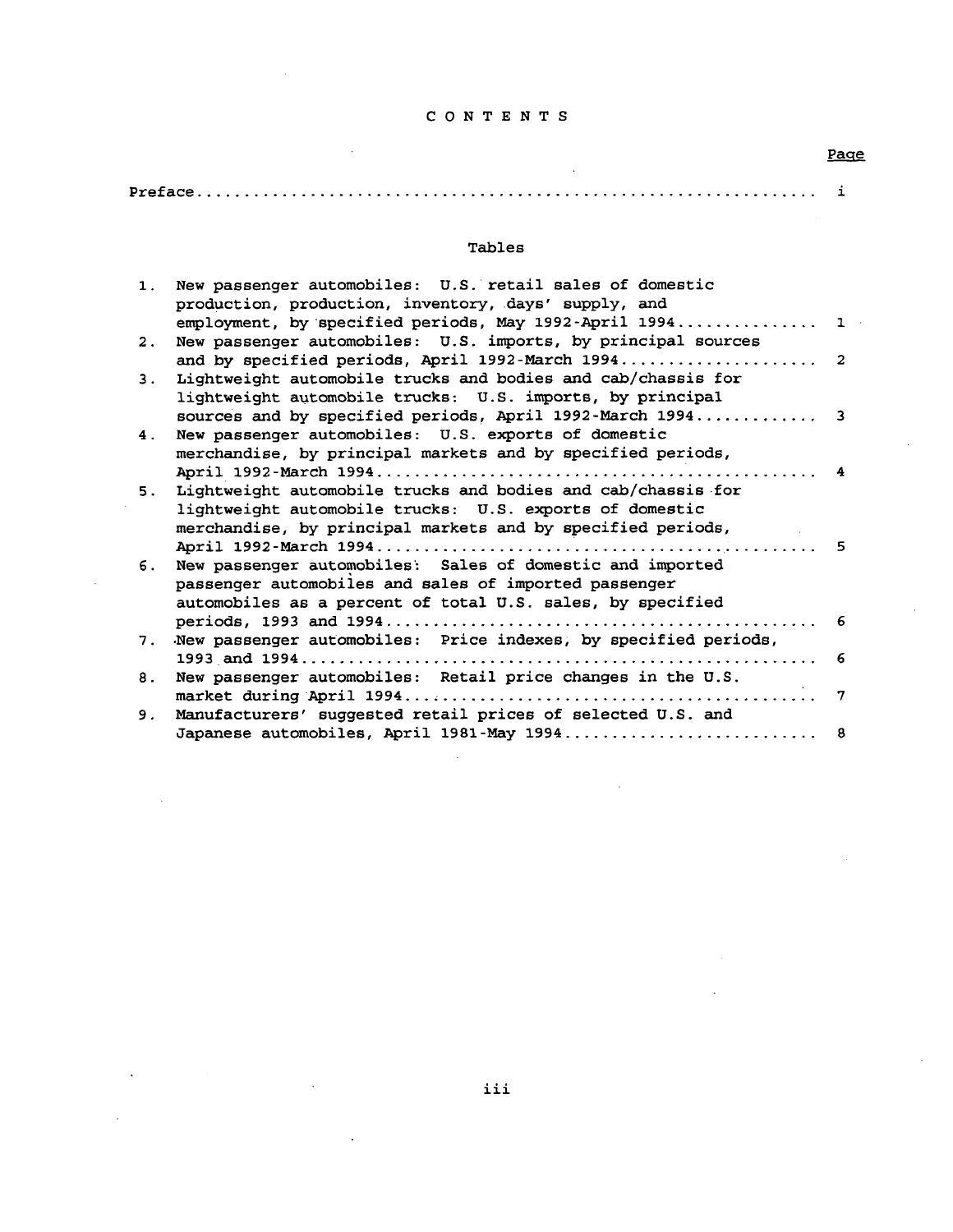$\label{eq:2.1} \frac{1}{\sqrt{2}}\int_{0}^{\infty}\frac{1}{\sqrt{2\pi}}\left(\frac{1}{\sqrt{2\pi}}\right)^{2}d\mu\left(\frac{1}{\sqrt{2\pi}}\right)\frac{d\mu}{d\mu}d\mu\left(\frac{1}{\sqrt{2\pi}}\right).$ 

 $\label{eq:2.1} \frac{1}{\sqrt{2}}\int_{\mathbb{R}^3}\frac{1}{\sqrt{2}}\left(\frac{1}{\sqrt{2}}\right)^2\frac{1}{\sqrt{2}}\left(\frac{1}{\sqrt{2}}\right)^2\frac{1}{\sqrt{2}}\left(\frac{1}{\sqrt{2}}\right)^2\frac{1}{\sqrt{2}}\left(\frac{1}{\sqrt{2}}\right)^2.$ 

 $\label{eq:2.1} \frac{1}{\sqrt{2}}\int_{\mathbb{R}^3}\frac{1}{\sqrt{2}}\left(\frac{1}{\sqrt{2}}\right)^2\frac{1}{\sqrt{2}}\left(\frac{1}{\sqrt{2}}\right)^2\frac{1}{\sqrt{2}}\left(\frac{1}{\sqrt{2}}\right)^2\frac{1}{\sqrt{2}}\left(\frac{1}{\sqrt{2}}\right)^2.$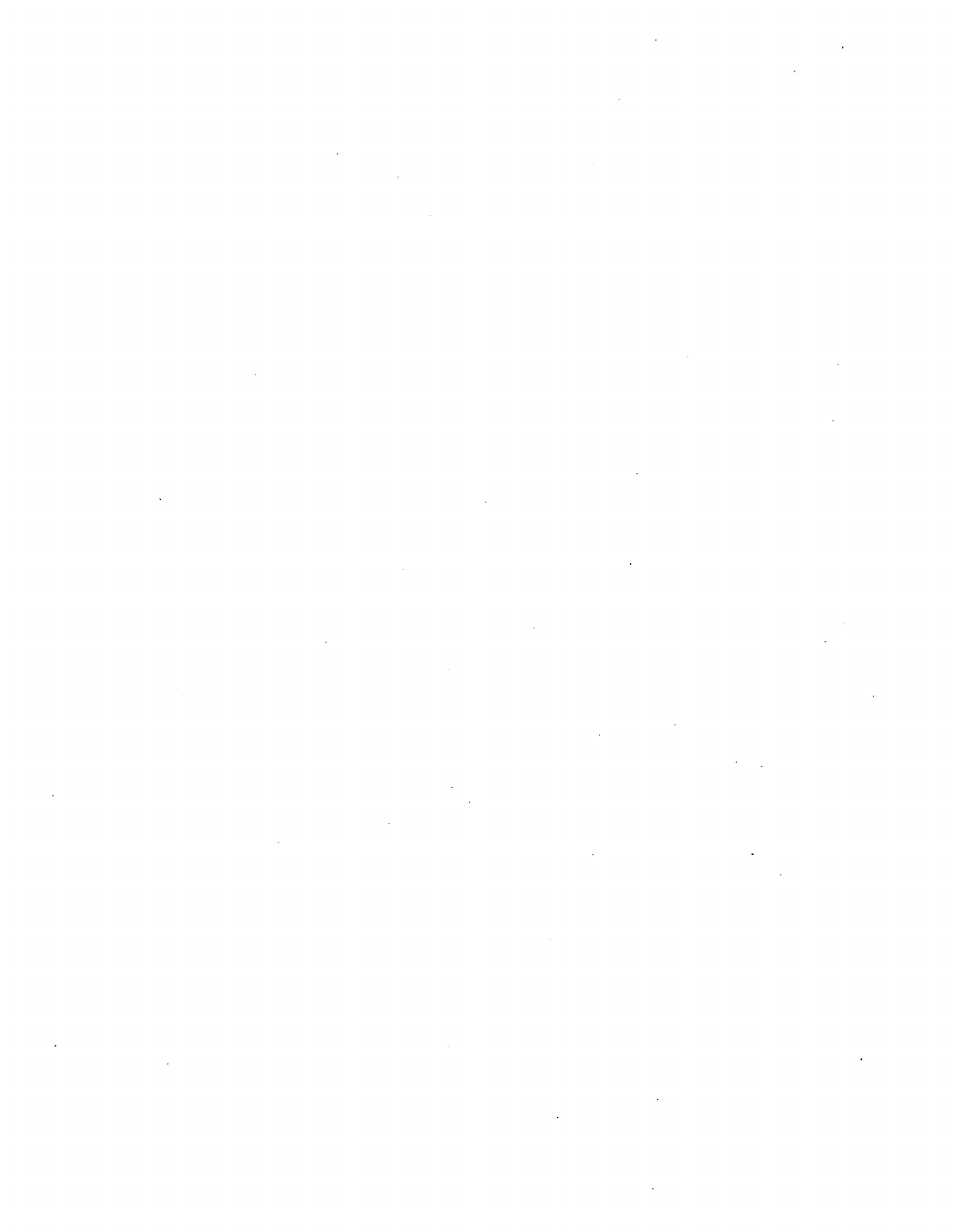New passenger automobiles: U.S. retail sales of domestic production, production, inventory, days' supply, and employment, by specified periods, May 1992-April 1994

|                                                       | 1993-94          |           |                          | 1992-93   |           |
|-------------------------------------------------------|------------------|-----------|--------------------------|-----------|-----------|
|                                                       | Mar.             | Apr.      | May 1993-                | Apr.      | May 1992- |
| Item                                                  | 1994             | 1994      | Apr. 1994                | 1993      | Apr. 1993 |
| Retail sales of domes-                                |                  |           |                          |           |           |
| tic production                                        | 695              | 632       | 6,797                    | 601       | 6,323     |
| Production                                            | 659              | 568       | 6,047                    | 540       | 5,793     |
| Inventory                                             | 1,487            | 1,443     | $\cdot$ ( <sup>1</sup> ) | 1,449     |           |
|                                                       | 58               | 59        |                          | 65        |           |
| Days' supply <sup>2</sup><br>Employment: <sup>3</sup> |                  |           |                          |           |           |
| Total employees                                       | 855 <sup>4</sup> | $872^{5}$ | (1)                      | $814^{6}$ |           |
| Production workers                                    | 659 <sup>4</sup> | $672^{5}$ |                          | $626^{6}$ |           |

Not applicable.<br><sup>2</sup> Days' supply is an average for each class size which is determined by the previous month's retail sales.

<sup>3</sup> Employment data are for SIC 371 (motor vehicles and motor vehicle equipment).<br><sup>4</sup> Data are for March 1992, revised.

5 Data are for April 1994.

6 Data are for April 1993.

Source: Production, retail sales, days' supply, and inventory, Automotive News; and employment, U.S. pepartment of Labor.

Note.--Because of rounding, figures may not add to the totals shown. Market classifications discontinued because of the unavailability of data.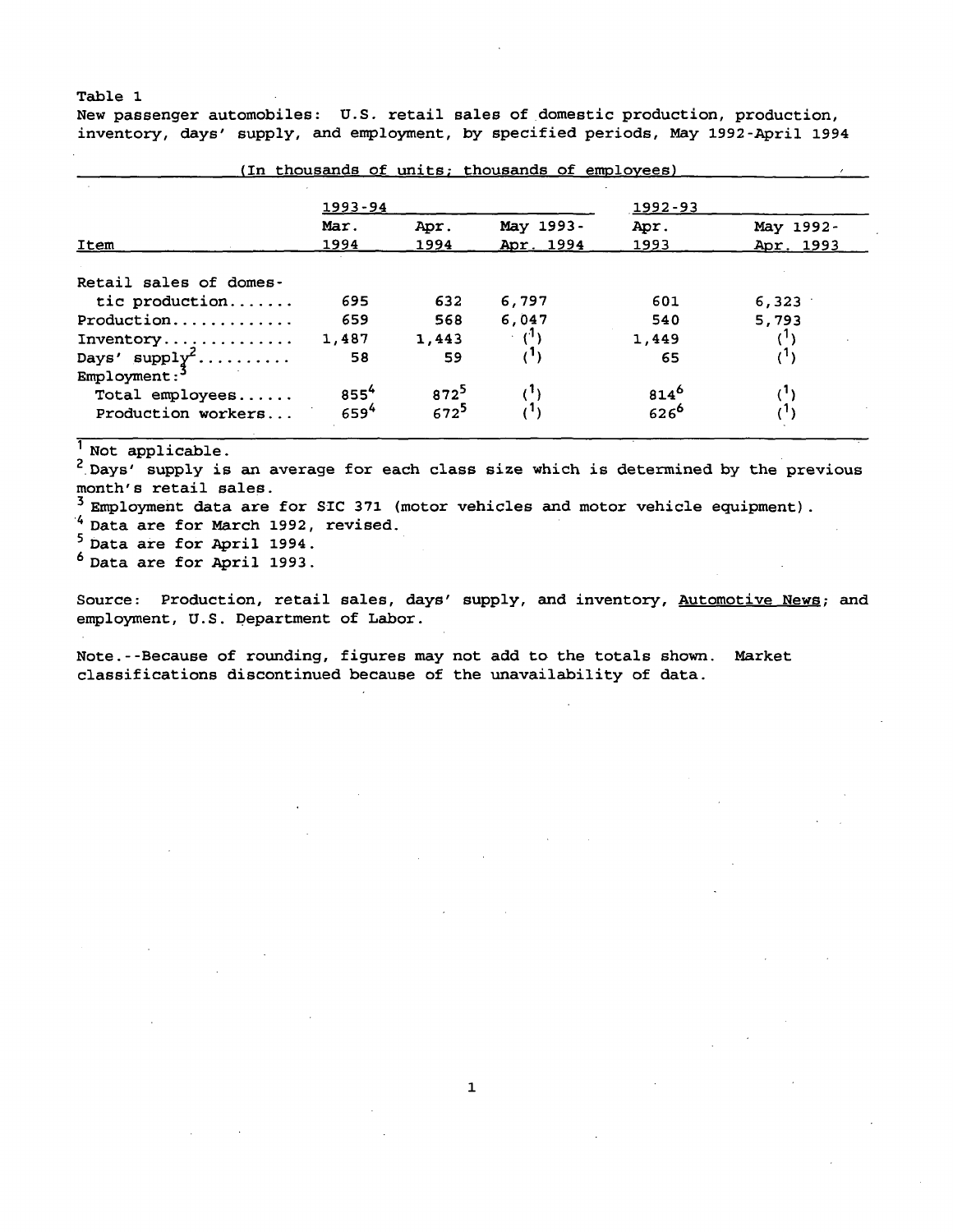New passenger automobiles: U.S. imports, by principal sources and by specified periods, April 1992-March 1994<sup>1</sup>

|                                        | 1993-94      |           |                              | <u> 1992-93</u> |            |  |  |
|----------------------------------------|--------------|-----------|------------------------------|-----------------|------------|--|--|
|                                        | Feb.         | Mar.      | Apr. 1993-                   | Mar.            | Apr. 1992- |  |  |
| Source                                 | 1994         | 1994      | Mar. 1994                    | 1993            | Mar. 1993  |  |  |
|                                        |              |           | Quantity (units)             |                 |            |  |  |
|                                        |              |           |                              |                 |            |  |  |
| Japan<br>Canada.                       | 116,650      | 149,992   | 1,549,587                    | 156,866         | 1,637,519  |  |  |
|                                        | 97,684       | 123,905   | 1,438,768                    | 139,752         | 1,243,013  |  |  |
| Germany                                | 14,882       | 20,022    | 171,994                      | 18,059          | 222,976    |  |  |
| Korea, South                           | 16,702       | 23,203    | 145,432                      | 12,609          | 139,842    |  |  |
| $S$ weden                              | 4,454        | 6,418     | 57,365                       | 7,260           | 74,904     |  |  |
| $Mexico$                               | 21,682       | 27,068    | 318,932                      | 16,285          | 253,523    |  |  |
| United Kingdom                         | 1,748        | 2,126     | 20,634                       | 1,836           | 13,390     |  |  |
| Italy                                  | 50           | 73        | 1,250                        | 49              | 1,609      |  |  |
| $France \ldots \ldots \ldots$          | 2            | 1         | 15                           | 14              | 45         |  |  |
| $\texttt{Brazil} \ldots \ldots \ldots$ | $\mathbf{2}$ | 0         | 4,907                        | $\mathbf 0$     | 10,738     |  |  |
| All other                              | 4,798        | 3,888     | 52,116                       | 3,083           | 33,443     |  |  |
| $Total$                                | 278,654      | 356,696   | 3,761,004                    | 355,805         | 3,631,020  |  |  |
|                                        |              |           | <u>Value (1,000 dollars)</u> |                 |            |  |  |
| Japan                                  | 1,807,515    | 2,301,728 | 22, 241, 316                 | 2,041,045       | 20,528,773 |  |  |
| Canada.                                | 1,195,978    | 1,656,871 | 18,156,180                   | 1,699,186       | 15,081,285 |  |  |
| Germany                                | 427,069      | 575,998   | 5,240,733                    | 491,750         | 6,241,693  |  |  |
| Korea, South                           | 108,117      | 160,153   | 887,119                      | 76,232          | 781,889    |  |  |
| Sweden                                 | 84,551       | 119,129   | 1,116,764                    | 137,297         | 1,394,980  |  |  |
| Mexico                                 | 229,932      | 285,564   | 3,321,121                    | 170,247         | 2,450,050  |  |  |
| United Kingdom                         | 72,655       | 74,119    | 783,418                      | 70,120          | 495,422    |  |  |
| Italy                                  | 4,376        | 6,005     | 63,976                       | 5,062           | 50,398     |  |  |
| $France \ldots \ldots \ldots$          | 31           | 34        | 374                          | 97              | 475        |  |  |
| Brazil                                 | 18           | 0         | 35,002                       | 0               | 72,837     |  |  |
| All other                              | 102,649      | 82,089    | 962,734                      | 63,564          | 514,378    |  |  |
| $Total$                                | 4,032,891    | 5,261,689 | 52,808,776                   | 4,754,600       | 47,612,363 |  |  |

Data include imports into Puerto Rico; data do not include automobiles assembled in U.S. foreign trade zones.

Source: Compiled from official statistics of the U.S. Department of Commerce.

Note.--Because of rounding, figures may not add to the totals shown.

2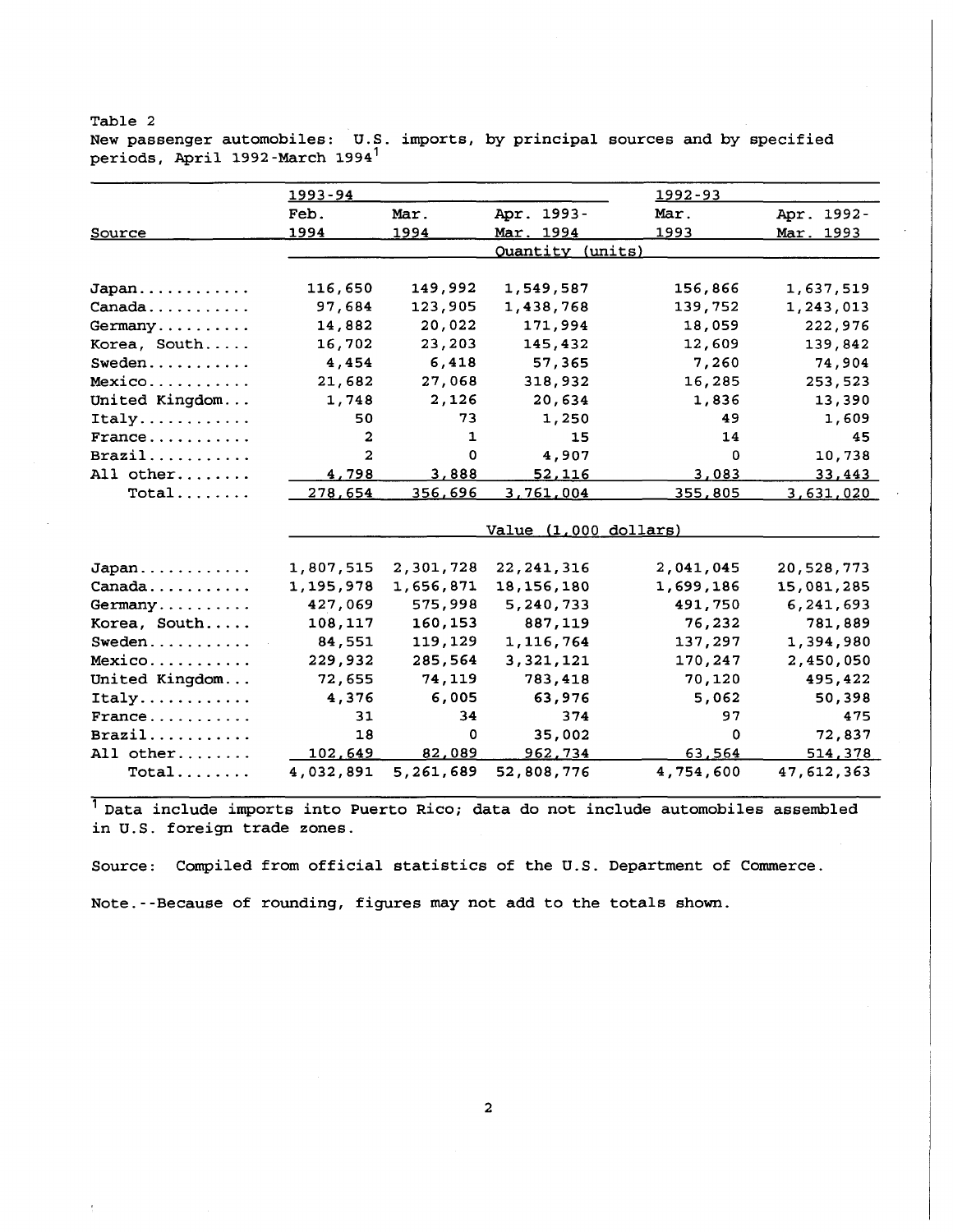Lightweight automobile  $trucks<sup>1</sup>$  and bodies and cab/chassis for lightweight automobile trucks: U.S. imports, by principal sources and by specified periods, April 1992- March 19942

|           | 1993-94                       |         |            | 1992-93 |            |  |
|-----------|-------------------------------|---------|------------|---------|------------|--|
|           | Feb.                          | Mar.    | Apr. 1993- | Mar.    | Apr. 1992- |  |
| Source    | 1994                          | 1994    | Mar. 1994  | 1993    | Mar. 1993  |  |
|           | Ouantity (units) <sup>3</sup> |         |            |         |            |  |
| Japan     | 7,768                         | 11,023  | 115,099    | 14,175  | 155,458    |  |
| Canada    | 36,293                        | 46,549  | 463,891    | 50,618  | 501,354    |  |
| Mexico    | 3,185                         | 3,913   | 33,640     | 3,374   | 28,780     |  |
| All other | 323                           | 518     | 2,848      | 4       | 54         |  |
| Total     | 47,569                        | 62,004  | 615,478    | 68,171  | 685,646    |  |
|           | Value (1,000 dollars)         |         |            |         |            |  |
| Japan     | 66,227                        | 96,460  | 925,590    | 117,461 | 1,194,941  |  |
| Canada    | 507,917                       | 637,938 | 6,304,008  | 672,642 | 6,653,621  |  |
| Mexico    | 46,151                        | 56,495  | 535,885    | 63,444  | 521,810    |  |
| All other | 10,129                        | 14,349  | 99,637     | 3,798   | 24,497     |  |
| $Total$   | 630,423                       | 805,243 | 7,865,121  | 857,345 | 8,394,869  |  |

Defined as not over 10,000 pounds gvw.<br>2 Partially estimated, all data include imports into Puerto Rico.

3 Quantity data include complete trucks and cab/chassis, but exclude bodies.

Source: Compiled from official statistics of the U.S. Department of Commerce, except as noted.

Note.--Because of rounding, figures may not add to the totals shown.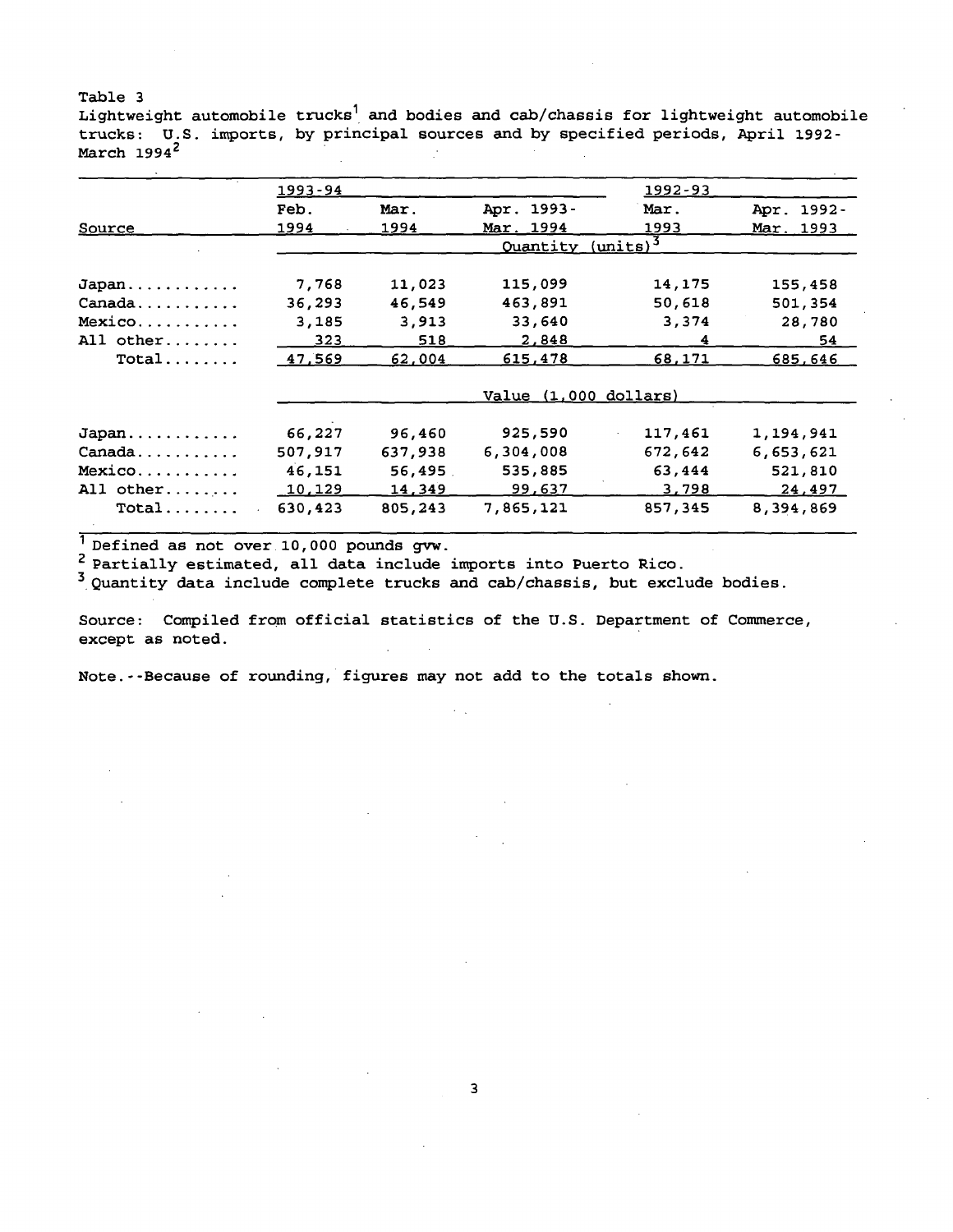$\hat{\mathbf{v}}$ 

New passenger automobiles: U.S. exports of domestic merchandise, by principal markets and by specified periods, April 1992-March 1994

|                                                       | 1993-94       |           |            | 1992-93                                                               |            |
|-------------------------------------------------------|---------------|-----------|------------|-----------------------------------------------------------------------|------------|
|                                                       | Feb.          | Mar.      | Apr. 1993- | Mar.                                                                  | Apr. 1992- |
| Market                                                | 1994          | 1994      | Mar. 1994  | 1993                                                                  | Mar. 1993  |
|                                                       |               |           |            |                                                                       |            |
|                                                       |               |           | Ouantity   | (units)                                                               |            |
| Canada                                                | 51,435        | 69,783    | 527,158    | 47,098                                                                | 474,032    |
| $Japan \ldots \ldots \ldots$                          | 8,316         | 8,362     | 61,593     | 6,926                                                                 | 48,877     |
| $\texttt{All} \texttt{ other} \dots \dots \texttt{.}$ | <u>26,815</u> | 34,991    | 329,444    | 34,161                                                                | 348,459    |
| $Total$                                               | 86,566        | 113,141   | 918,200    | 89,098                                                                | 875, 317   |
|                                                       |               |           |            | Value (1,000 dollars)                                                 |            |
| Canada                                                | 602,000       | 921,982   | 6,903,220  | 604,925                                                               | 6,204,285  |
| Japan                                                 | 136,724       | 136,927   | 1,058,315  | 113,832                                                               | 819,560    |
| All other                                             | 436,429       | 557,781   | 5,129,797  | 591,256                                                               | 5,308,775  |
| $Total \ldots$                                        | 1,175,153     | 1,616,765 | 13,091,407 | 1,324,640                                                             | 12,389,978 |
| Source:                                               |               |           |            | Compiled from official statistics of the U.S. Department of Commerce. |            |

Note.--Because of rounding, figures may not add to the totals shown.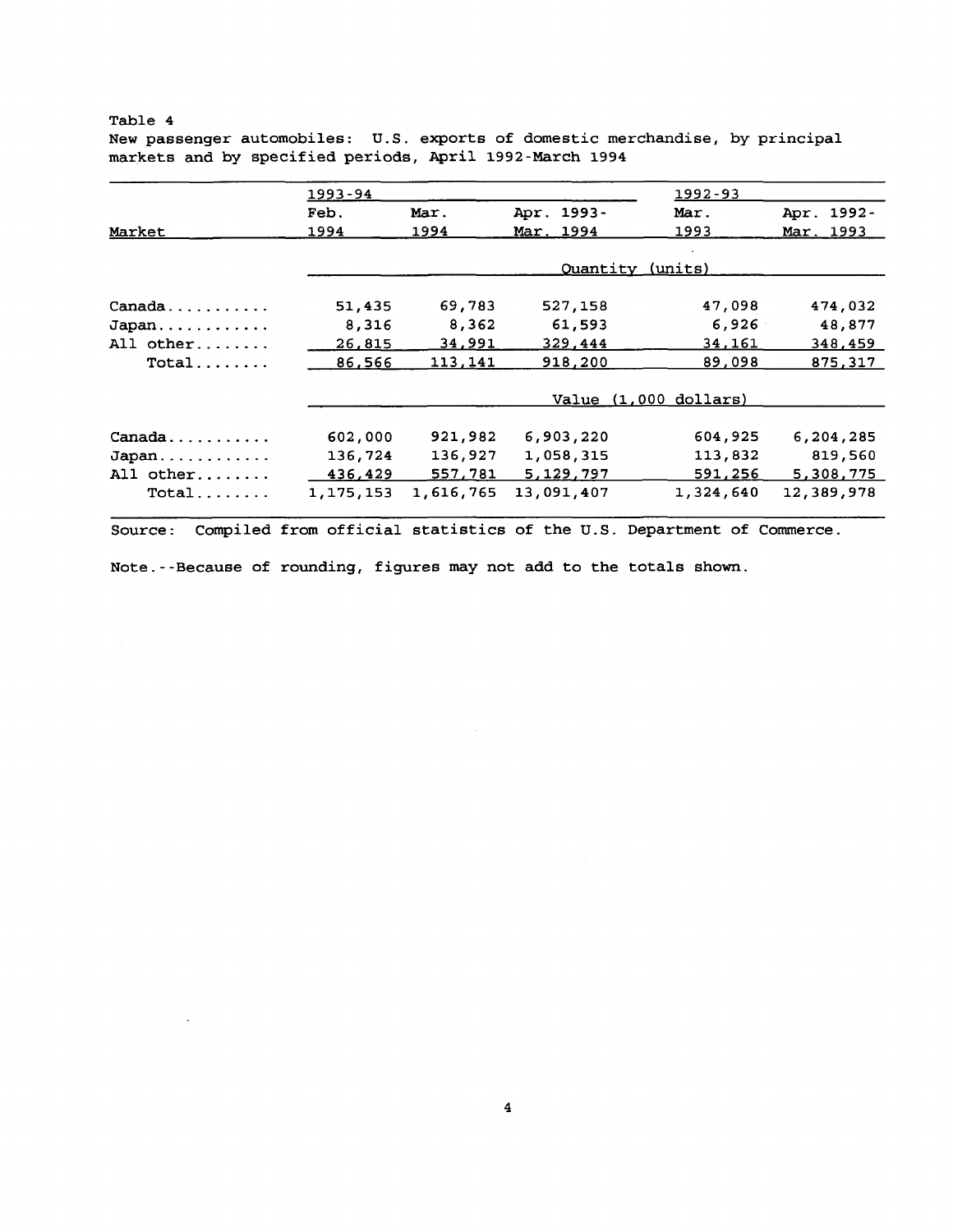Lightweight automobile  $trucks<sup>1</sup>$  and bodies and cab/chassis for lightweight automobile trucks: U.S. exports of domestic merchandise, by principal markets and by specified periods, April 1992-March 19942

|           | 1993-94 |         |                               | 1992-93 |            |
|-----------|---------|---------|-------------------------------|---------|------------|
|           | Feb.    | Mar.    | Apr. 1993-                    | Mar.    | Apr. 1992- |
| Market    | 1994    | 1994    | Mar. 1994                     | 1993    | Mar. 1993  |
|           |         |         | Quantity (units) <sup>3</sup> |         |            |
| Canada    | 12,984  | 15,837  | 138,220                       | 9,981   | 110,548    |
| All other | 3,576   | 3,986   | 36,565                        | 3,374   | 34,923     |
| $Total$   | 16,560  | 19,878  | 174,840                       | 13,361  | 145,531    |
|           |         |         | Value (1,000 dollars)         |         |            |
| Canada    | 168,800 | 199,641 | 1,750,435                     | 121,377 | 1,339,616  |
| All other | 71,724  | 73,929  | 693,379                       | 49,919  | 571,680    |
| Total     | 240,524 | 274,531 | 2,444,774                     | 171,433 | 1,912,227  |

Defined as not over 10,000 pounds gvw.<br><sup>2</sup> Partially estimated.

<sup>3</sup> Quantity data include complete trucks and cab/chassis, but exclude bodies.

Source: Compiled from official statistics of the U.S. Department of Commerce, except as noted.

Note.--Because of rounding, figures may not add to the totals shown.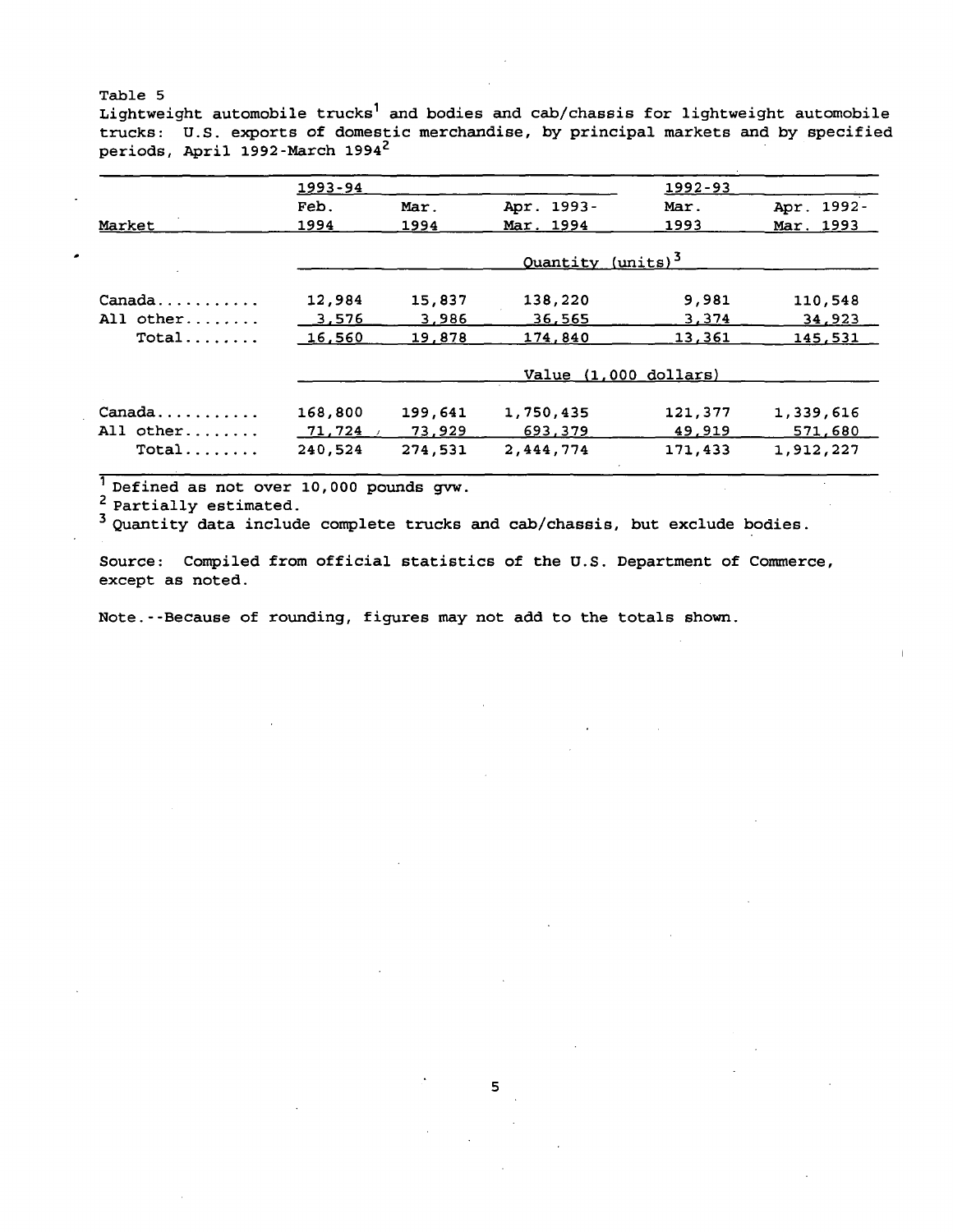New passenger automobiles: Sales of domestic and imported passenger automobiles and sales of imported passenger automobiles as a percent of total U.S. sales, by specified periods, 1993 and 1994

|            | Sales of-                            |                     |                                      |         |                                         |           |                                        | Ratio of import |
|------------|--------------------------------------|---------------------|--------------------------------------|---------|-----------------------------------------|-----------|----------------------------------------|-----------------|
|            | Domestic<br>automobiles <sup>1</sup> |                     | Imported<br>automobiles <sup>2</sup> |         | Total U.S.<br>$_{\texttt{sales}^{1,2}}$ |           | sales to total<br>sales <sup>1,2</sup> |                 |
| Period     | 1994                                 | 1993                | 1994                                 | 1993    | 1994                                    | 1993      | 1994                                   | 1993            |
|            | <b>Quantity</b><br>(units)           |                     |                                      |         |                                         |           | --Percent--                            |                 |
| January    | 480,435                              | 430,255             | 125,876                              | 129,802 | 606,311                                 | 560,057   | 20.1                                   | 23.2            |
| February   | 563,715                              | 462,409             | 135,894                              | 131,088 | 698,809                                 | 593,489   | 19.4                                   | 22.1            |
| $Jan.-Feb$ | 1,048,076                            | 893,931             | 257,044                              | 268,879 | 1,305,120                               | 1,154,810 | 19.7                                   | 23.3            |
| March      | 695,170                              | 576,959             | 181,198                              | 158,219 | 876,368                                 | 735,178   | 20.7                                   | 21.5            |
| $Jan.-Mar$ |                                      | 1,743,246 1,470,890 | 438,242                              | 427,098 | 2,181,488                               | 1,889,988 | 20.1                                   | 22.6            |
| April      | 632,262                              | 601,953             | 153,627                              | 166,827 | 785,889                                 | 768,780   | 19.5                                   | 21.7            |
| $Jan.-Apr$ |                                      | 2,375,508 2,072,843 | 591,869                              | 539,925 | 2,967,377                               | 2,658,768 | 19.9                                   | 20.3            |

Domestic automobile sales include U.S.-, Canadian- and Mexican-built automobiles sold in the Jni ted States.

! Does not include automobiles imported from Canada and Mexico.

#### Source: Automotive News.

Table 7

|                                      | 1994  |       |         | 1993-94 |       |         |
|--------------------------------------|-------|-------|---------|---------|-------|---------|
|                                      | Mar.  | Apr.  | Percent | Apr.    | Apr.  | Percent |
| <u>Item</u>                          | 1994  | 1994  | change  | 1993    | 1994  | change  |
| Consumer Price<br>Index:             |       |       |         |         |       |         |
| Unadjusted<br>Seasonally             | 135.3 | 135.4 | $+0.1$  | 131.1   | 135.4 | $+3.3$  |
| adjusted<br>Producer Price<br>Index: | 134.5 | 135.0 | $+0.4$  | 130.7   | 135.0 | $+3.3$  |
| Unadjusted<br>Seasonally             | 133.7 | 133.3 | $-0.3$  | 129.8   | 133.3 | $+2.7$  |
| adjusted                             | 133.0 | 133.4 | $+0.3$  | 130.5   | 133.4 | $+2.2$  |

 $\overline{1}$  Consumer price index, 1982-1984 = 100. Producer price index, 1982 = 100.

Source: U.S. Department of Labor.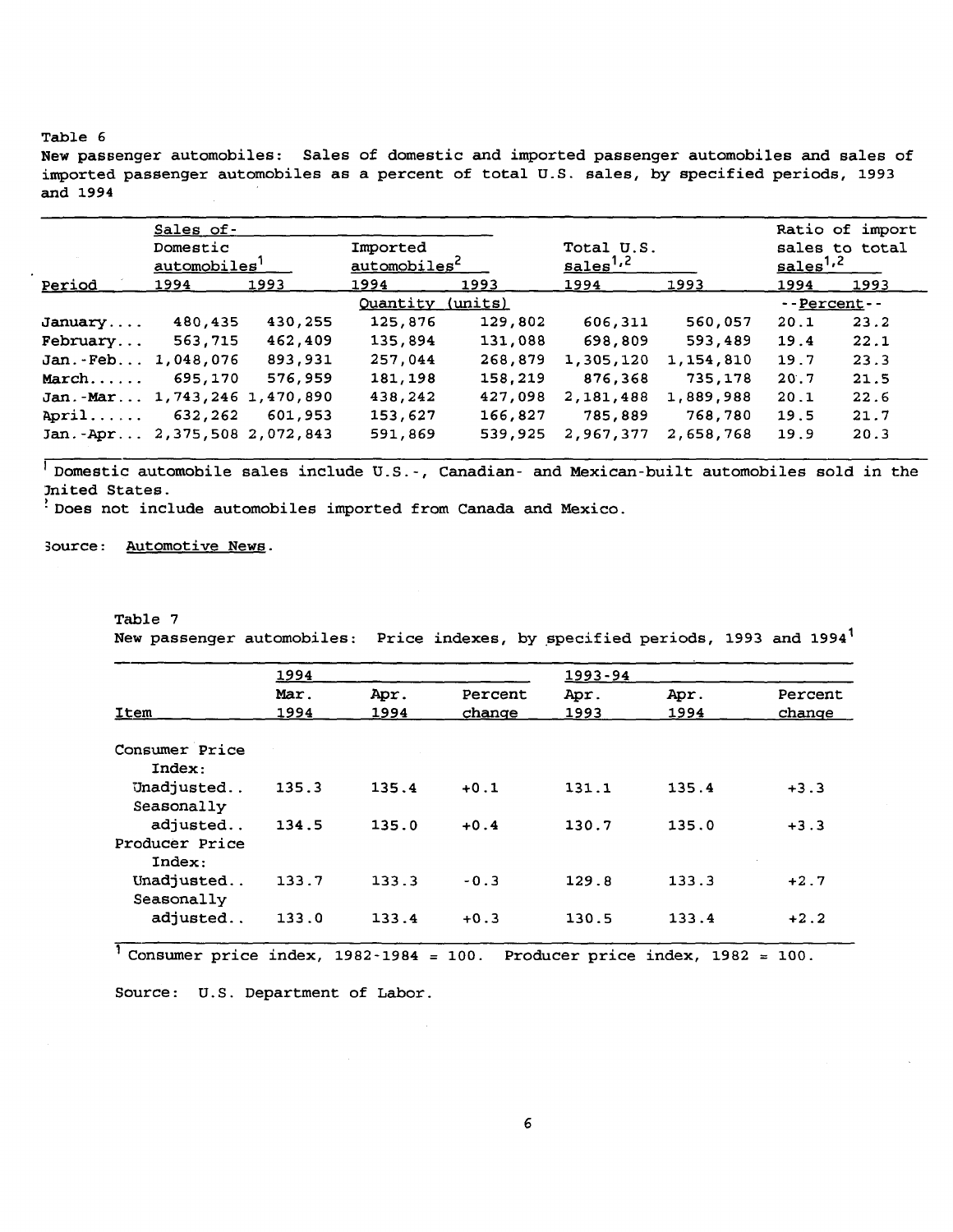New passenger automobiles: Retail price changes in the U.S. market during April 1994

|                                                                                     | Retail price changes |
|-------------------------------------------------------------------------------------|----------------------|
| Country source/make                                                                 | April 1994 (+ or -)  |
|                                                                                     |                      |
| U.S. producers:                                                                     |                      |
| General Motors                                                                      | $+0.1$ percent       |
| Ford                                                                                | $+0.4$ percent       |
| $Chrysler \ldots \ldots \ldots \ldots \ldots \ldots \ldots \ldots$                  | No change.           |
| Japanese producers:                                                                 |                      |
| Toyota Motors                                                                       | No change.           |
| Mazda                                                                               | No change.           |
| $\texttt{Honda.} \dots \dots \dots \dots \dots \dots \dots \dots \dots \dots \dots$ | +1.1 percent         |
| Nissan                                                                              | $+0.8$ percent       |
| European producers:                                                                 |                      |
| Volkswagen                                                                          | No change.           |
|                                                                                     | No change.           |
|                                                                                     | No change.           |
| Porsche                                                                             | No change.           |
| Mercedes-Benz                                                                       | No change.           |
| Korean producer:                                                                    |                      |
| Hyundai                                                                             | No change.           |

1 Average retail price change for all models.

Source: Automotive News, April and May 1994.